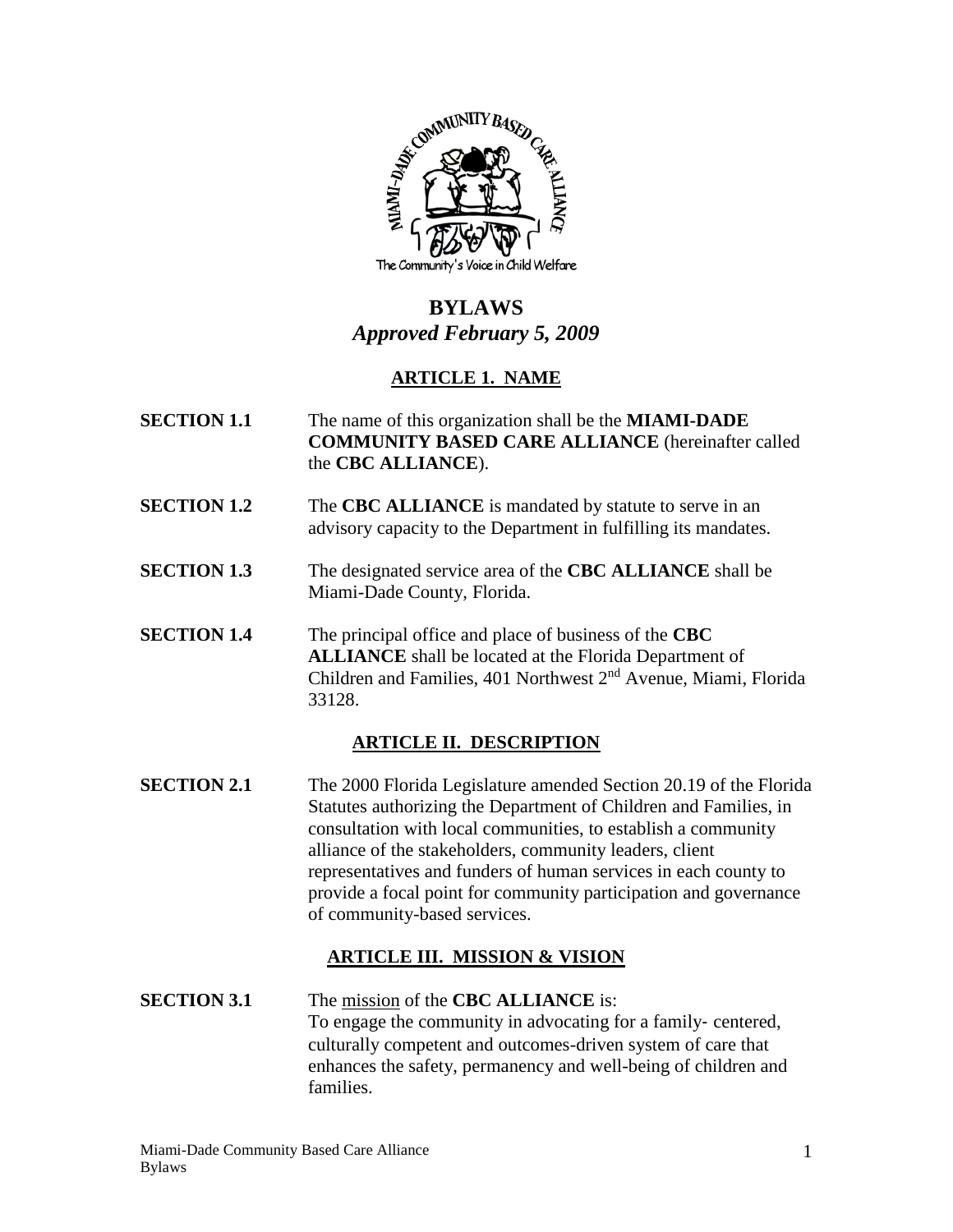The vision of the CBC ALLIANCE is: A system of care where safety, permanency and the well‐ being of children, families and communities are supported by committed professionals competent in evidence‐ based and promising practices.

#### **ARTICLE IV. PURPOSE**

**SECTION 4.1** The purpose of the **CBC ALLIANCE, as established by applicable statute (F.S. 20.19(6)(b))** shall be, but shall not be limited to, the following:

> 1. Joint planning for resource utilization in the community, including resources appropriated to the department and any funds that local funding sources choose to provide.

2. Needs assessment and establishment of community priorities for service delivery.

3. Determining community outcome goals to supplement staterequired outcomes.

4. Serving as a catalyst for community resource development.

5. Providing for community education and advocacy on issues related to delivery of services.

6. Promoting prevention and early intervention services.

**SECTION 4.2** The **CBC ALLIANCE** shall use shared services and resources to achieve its mission whenever possible.

# **ARTICLE V. CBC ALLIANCE GOVERNANCE**

- **SECTION 5.1 AUTHORITY**: The governing authority of the **CBC ALLIANCE** shall be invested in the **CBC ALLIANCE**, which shall have and exercise any and all powers in the management of the business affairs of the **CBC ALLIANCE.**
- **SECTION 5.2 MANDATED COMPOSITION:** As dictated by Section 20.19(6)(d) of the Florida Statutes, the initial membership of the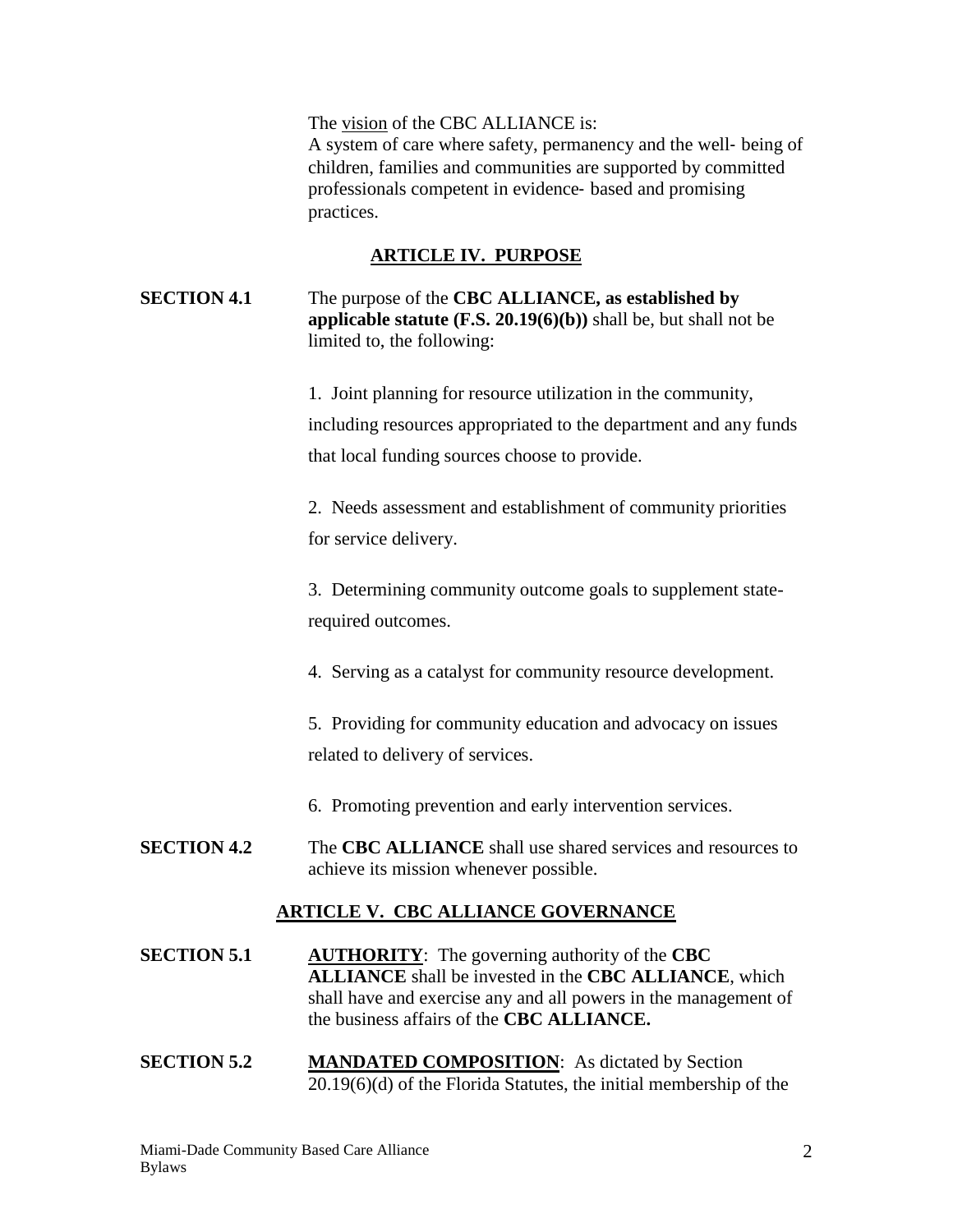**CBC ALLIANCE** shall be composed of the following, that have been adapted to reflect local conditions:

1. The Department of Children and Families Circuit 11 Administrator.

2. A representative from Miami-Dade County Government

- 3. A representative from Miami-Dade County Public Schools
- 4. A representative from United Way of Miami
- 5. A representative from the  $11<sup>th</sup>$  Circuit Court
- 6. A representative from The Children's Trust

7. A representative from the Miami-Dade County Police Department

## **SECTION 5.3 ADDITIONAL CATEGORIES OF MEMBERSHIP:** In

addition to members required by statute, the **CBC ALLIANCE** may include individuals that are community leaders, have knowledge of community-based care issues or otherwise represent perspectives that will enable them to accomplish the purposes listed in Section 4.1 above, if in the judgment of the **CBC** 

**ALLIANCE**, such inclusion is necessary to adequately represent the diversity of Miami-Dade County. Such designated members may include:

- 1. A senior level administrator from the Agency for Health Care Administration
- 2. A senior level administrator from the Department of Juvenile **Justice**
- 3. A senior level administrator from the Miami-Dade County Health Department
- 4. A senior level executive officer/administrator from the Jobs and Education Regional Partnership Board (a/k/a South Florida Workforce Investment Board)
- 5. A Foster Parent
- 6. A Relative Caregiver
- 7. A Youth in Independent Living from the Dependency System
- 8. An Adoptive Parent
- 9. A senior level administrator from the Guardian Ad Litem Program
- 10. A senior level administrator from Foster Care Review
- 11. A person or persons from organizations representing the cultural and ethnic diversity of the community
- 12. A person or persons from the business and civic communities
- 13. A high ranking member from a Miami-Dade County university
- 14. A representative or representatives from the Monroe County Community Based Care Alliance
- 15. A senior level executive officer from The Alliance for Human **Services**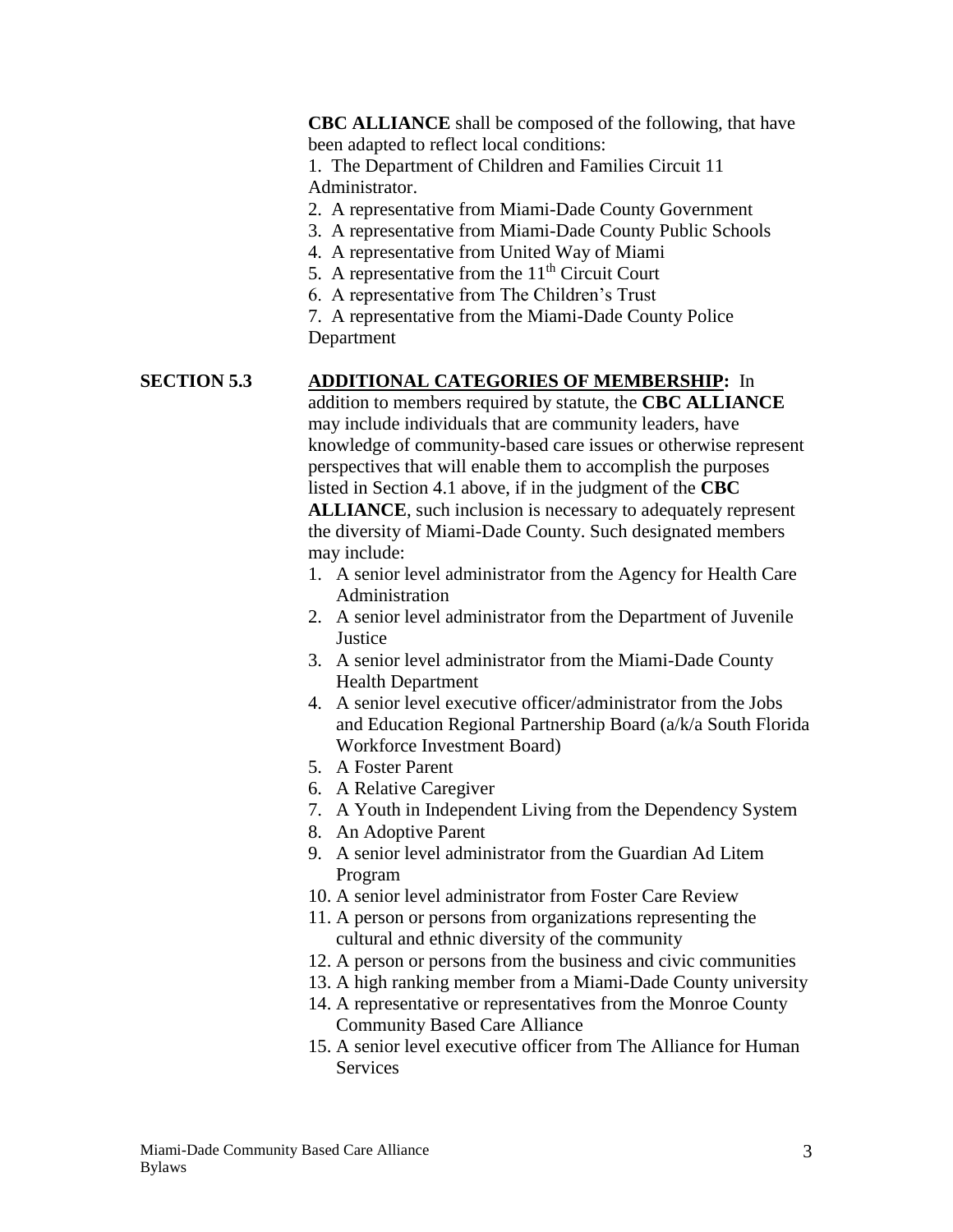- 16. A senior level executive officer from The Miami-Dade County Homeless Trust
- 17. Other persons deemed appropriate for membership by the CBC Alliance

#### **SECTION 5.4 TERM OF SERVICE:** Each **CBC ALLIANCE** member shall serve a term of service according to the following:

- 5.4.1 Mandated Members: Mandated **CBC ALLIANCE** members pursuant to Section 5.2 above shall serve without limit of term coincident to eligibility.
- 5.4.2 Non-Mandated Members: The term for members who are not in a designated mandated position as described in Section 5.2 above shall be for three years. Terms for new non-mandated members will begin the month after they are elected to the **CBC ALLIANCE**. Terms for current and new non-mandated members will conclude three years from the month and year that they are elected to the **CBC ALLIANCE**.
- 5.4.3 Number of Terms: A member may serve a maximum of two full consecutive terms.
- 5.4.4 Layoff Provision: Should a member serve two consecutive terms as permitted by this section, a two-year layoff period will be required before a new application for membership may be considered.

#### **SECTION 5.5 ATTENDANCE**: Each **CBC ALLIANCE** member is expected to attend all regularly scheduled CBC Alliance Board Meetings.

5.5.1 Attendance by Mandated Members: Mandated members of the CBC ALLIANCE as designated by their organizations shall make best efforts to attend every meeting of the CBC Alliance Board. Such members may designate a single alternate to attend and vote on behalf of the mandated organization on no more than three occasions during a calendar year. Should the representative of the mandated organization have three absences from CBC ALLIANCE monthly meetings, including failures of the designated alternate to appear, the Chair may then request the appointment of a new representative from the mandated organization.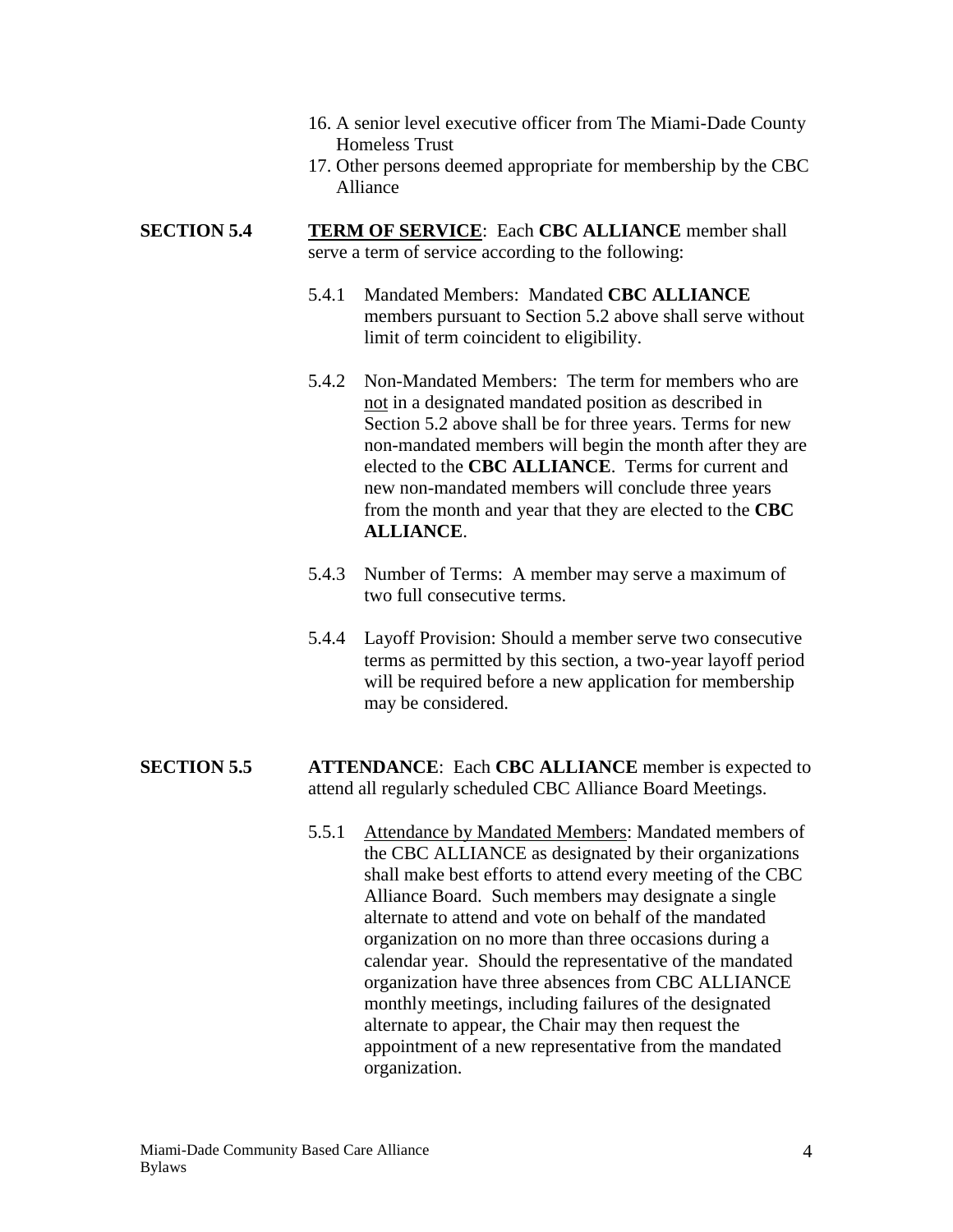- 5.5.2. Attendance by Non-Mandated Members: Members appointed under Section 5.3 shall not have more than three absences in each calendar year. More than three absences in a calendar year are grounds to terminate the CBC ALLIANCE membership of that member according to the following process:
	- a. The CBC ALLIANCE Chair will write to the member advising the member of more than three absences, in violation of Bylaw Section 5.5.2.
	- b. The member shall be advised that a written appeal may be made to the Executive Committee of the CBC Alliance Board. Such appeals will be reviewed by the Executive Committee with particular reference to extraordinary circumstances which have prevented the member's attendance.
	- c. Such written appeals must be received by the Executive Committee within 21 days from the date of the notification letter.
	- d. A written decision on the appeal will be sent to the member by the chair of the Executive Committee upon the completion of the Committee deliberations and prior to the next scheduled meeting of the CBC Alliance Board.
	- e. Absences due to the rescheduling of a CBC ALLIANCE meeting outside regular monthly meeting dates will be excused.
- **SECTION 5.6 VACANCY**: If a vacancy occurs among the **CBC ALLIANCE** membership, the Executive Committee**,** at its earliest convenience, shall fill such vacancy by soliciting nominations and applications for membership. A member elected to complete a vacant term shall serve for the unexpired portion of that term of service. A member elected to fill a vacancy may be elected for two additional terms of service; however, if a member comes into a term that is less than half completed, that member shall only be permitted to be elected to one additional term of service.
- **SECTION 5.7 MEETINGS**: The **CBC ALLIANCE** shall meet monthly or at the discretion of the Chair.
- **SECTION 5.8 QUORUM**: Fifty percent plus one of the **CBC ALLIANCE** membership shall constitute a quorum necessary for official conduct of meetings of the **CBC ALLIANCE**.

When a quorum is not present, a majority vote of those members present of the Executive Committee shall determine whether to dispense with a quorum so that a majority of those **CBC ALLIANCE** members present shall prevail in the decision of any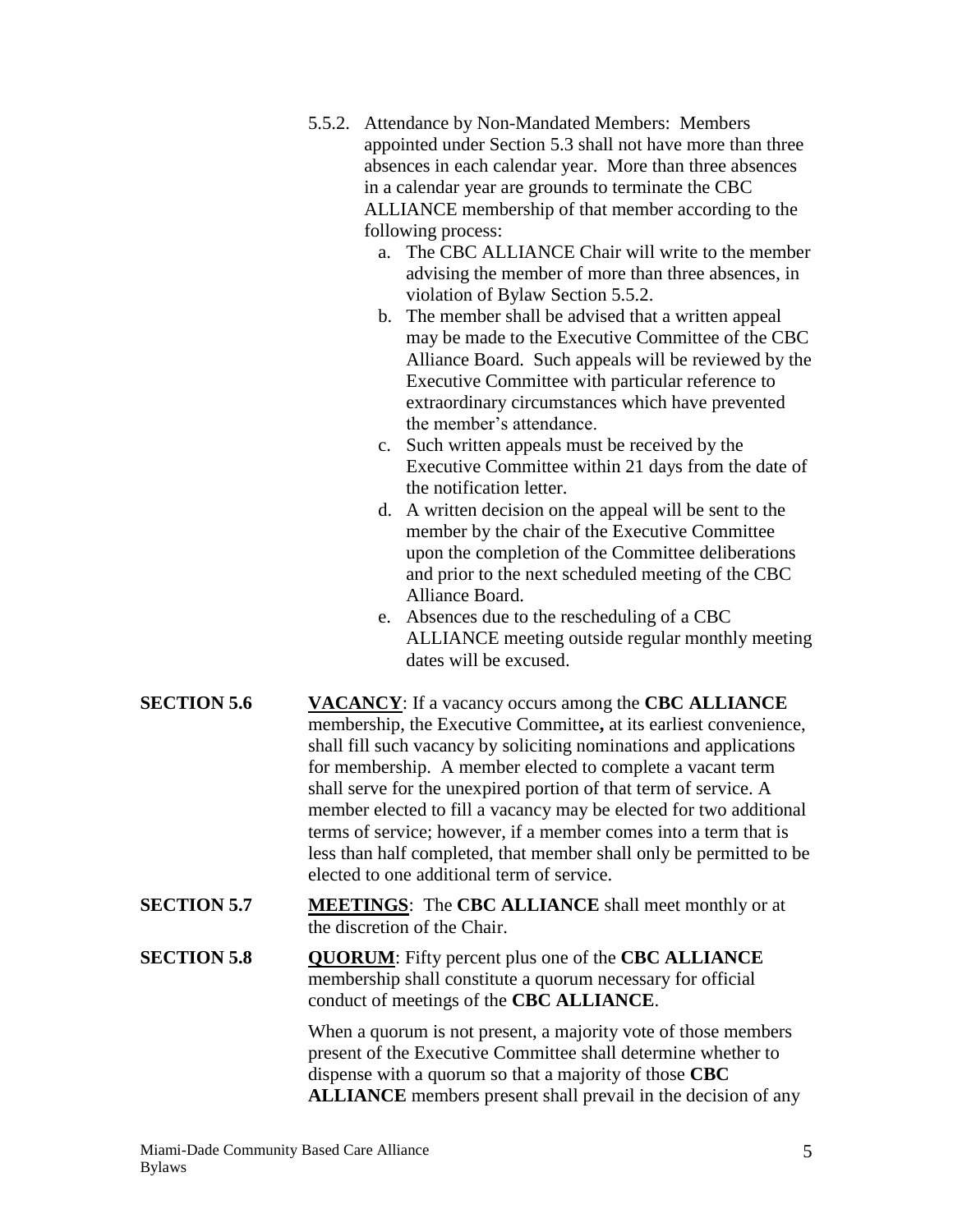matters brought before that meeting of the **CBC ALLIANCE**, upon which the Alliance is called to vote.

- **SECTION 5.9 OFFICIAL FUNCTIONING**: The **CBC ALLIANCE** shall operate as a public body covered under provisions of section 286.011 of the Florida Statutes and the public records provision of Section 119.07(1).
	- 5.9.1 All meetings of the **CBC ALLIANCE** shall be open to the public.
	- 5.9.2 Members of the **CBC ALLIANCE** are subject to the provision of Part III of Chapter 112, the Code of Ethics for Public Officers and Employees.
	- 5.9.3 An annual meeting shall occur in December each year at which time the CBC ALLIANCE Annual report will be presented.
- **SECTION 5.10 COMPENSATION**: Per Section 20.19(6)(g) of the Florida Statutes: Members of the community alliances shall serve without compensation.

## **ARTICLE VI. OFFICERS**

- **SECTION 6.1** The officers of the **CBC ALLIANCE** shall be the Chair and the Vice Chair.
- **SECTION 6.2 ELECTION/TENURE/VACANCY**: All officers shall be elected by the **CBC ALLIANCE** from among its members.
	- 6.2.1 Each officer shall serve for a two-year term, subject to reelection for an additional one-year term.
	- 6.2.2 The Executive Committee shall develop a slate of officers to present to the **CBC ALLIANCE** for election and shall shall recruit members of the Alliance to serve as officers as deemed appropriate by the Alliance.
	- 6.2.3 The Executive Committee will present a slate with nominees for each office for which an election is to be held, at least one month prior to the election. Any member of the **CBC ALLIANCE** may present additional nominees for any office for which an election is to be held during the period following announcement of the slate. At the meeting at which the election is to be held, the floor will be open for additional nominations from any **CBC ALLIANCE** member for any office for which the election is to be held.
	- 6.2.4 At the November Board Meeting, election of officers shall take place (if necessary) with the term of office beginning at the next January meeting of the **CBC ALLIANCE**.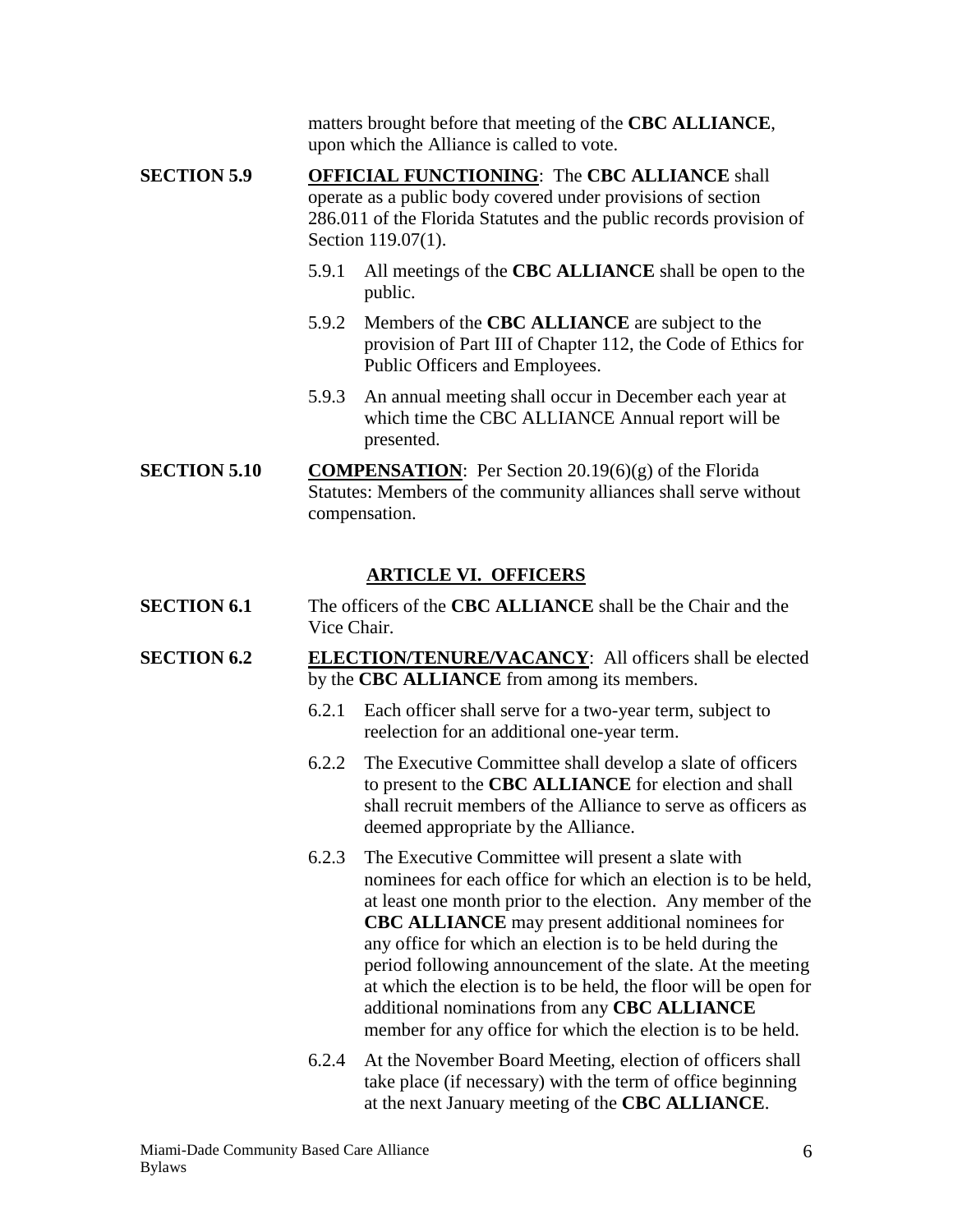- 6.2.5 Officer vacancies may be filled by a majority vote of the members of the **CBC ALLIANCE** at any regular meeting of the **CBC ALLIANCE**, as defined in Section 5.8 on quorum, or at a special meeting called for that purpose.
- 6.2.6 No two (2) officers shall be from the same organization.
- **SECTION 6.3 POWERS AND DUTIES**: The officers shall have such powers and duties as generally ascribed to their respective offices, and such further powers and duties as from time to time may be conferred by the **CBC ALLIANCE**, including, but not limited to, the following:
	- 6.3.1 **Chair** Preside at all meetings of the **CBC ALLIANCE**; appoint the chair of the **CBC ALLIANCE** committees; serve as an ex-officio member of all **CBC ALLIANCE** committees and work groups; represent and act on behalf of the **CBC ALLIANCE** as authorized by the **CBC ALLIANCE**; and exercise such other duties as may of right appertain to the office.
	- 6.3.2 **Vice Chair** Exercise the authority and fulfill the duties of the Chair in the absence of that Office; and exercise such other duties as may be assigned by the Chair.

# **ARCTICLE VII. COMMITTEES**

# **SECTION 7.1 EXECUTIVE COMMITTEE**: The **CBC ALLIANCE** shall

empower an Executive Committee whose membership shall be:

- 1. Chair
- 2. Vice Chair
- 3. DCF Circuit 11 Administrator
- 4. Four (4) members of the CBC ALLIANCE to be selected by the incoming Chair and approved by a simple majority of members present at the December Annual Meeting preceding a new Chair's term. The at-large members shall serve at the discretion of the current Chair.

**7.1.1** The Executive Committee shall be responsible for serving as the leadership of the CBC ALLIANCE. The Executive Committee will:

1. Develop monthly meeting agendas for the CBC Alliance.

- 2. Oversee CBC Alliance administration.
- 3. Develop and assign goals to Work Groups.
- 4. Ensure that the **CBC ALLIANCE** has a complete roster by recruiting and recommending new members.